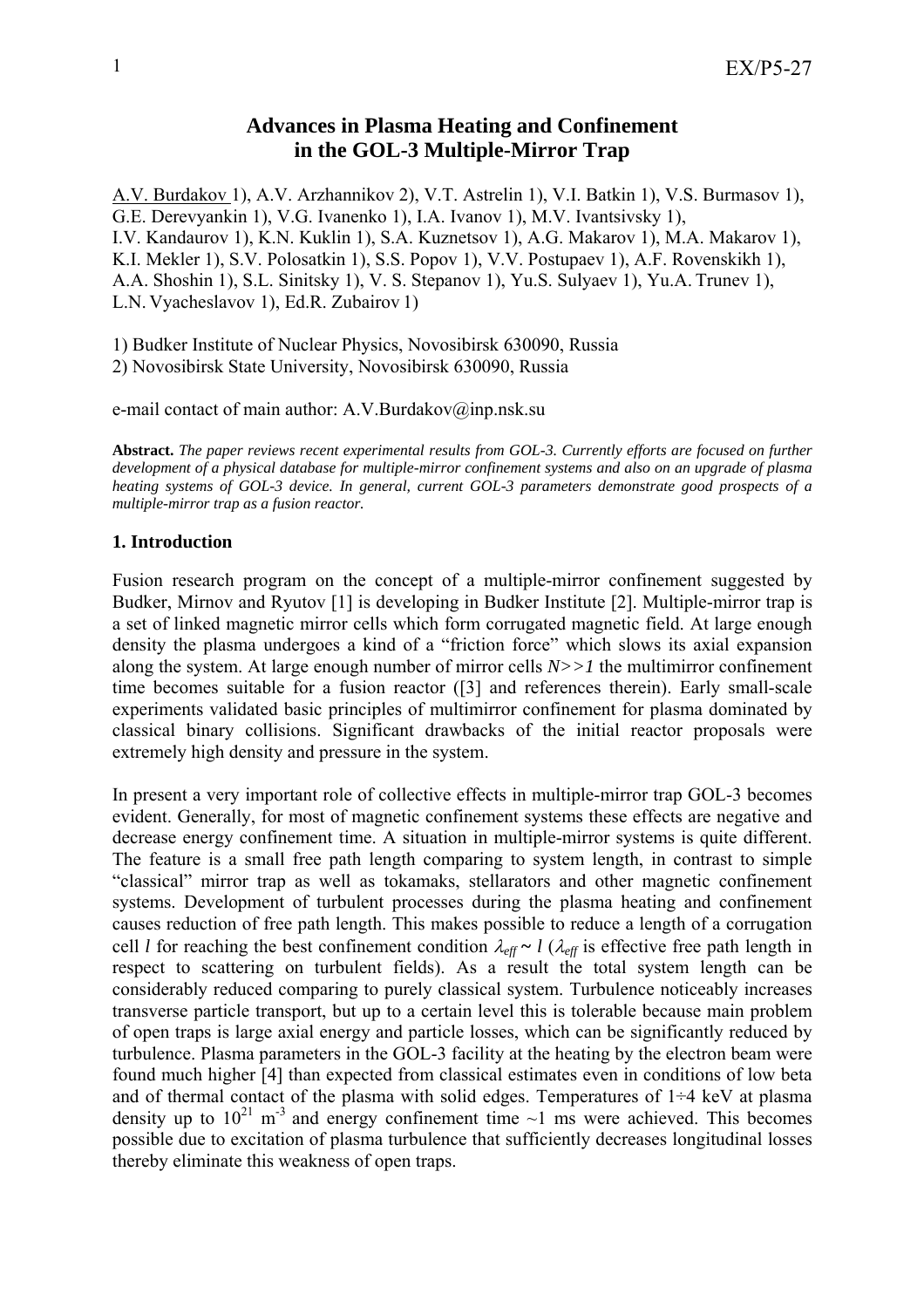# **2. Role of Turbulence in Plasma Heating and Confinement in GOL-3**

In basic configuration of GOL-3 the deuterium plasma with density of  $10^{20} \div 10^{22}$  m<sup>-3</sup> is confined in a 12-meter-long solenoid, which comprises 52 corrugation cells with mirror ratio  $B_{\text{max}}/B_{\text{min}} = 4.8/3.2$  T (see Fig. 1). The plasma in the solenoid is heated up to  $\sim$ 2 keV temperature by a high power relativistic electron beam  $(\sim 0.8 \text{ MeV}, \sim 20 \text{ kA}, \sim 12 \text{ us}, \sim 120 \text{ kJ})$ injected through one of the ends [4].

As was shown earlier in theory and experiment the beam-plasma interaction can excite Langmuir turbulence under certain conditions. In our case it can be complicated by close electron cyclotron frequency. All this in presence of gradients of magnetic field and plasma density makes theoretical analysis of instabilities very hard. Nevertheless some main features of turbulent phenomena in the beam-heated multiple-mirror trap and their consequences were understood based on experimental findings. These features are:

- beam electrons lose in average up to 40% of their initial kinetic energy in the plasma during the beam-plasma interaction [5];
- effective heating of plasma electrons occurs in turbulent fields;
- axial electron thermal conductivity is suppressed in  $\sim$ 3 orders of magnitude [6,7];
- due to two last effects strong gradients of electron pressure arise in corrugated magnetic field during the beam pulse [8];
- fast collective acceleration of ions following by thermalization occurs together with appearance of total plasma flow along the system due to electron pressure gradients [7,8];
- interaction between trapped and transit ions in high-pressure-gradient zones excites an ion bounce instability [4,9] that increases exchange between two mentioned particle groups and suppresses axial plasma flow.

Another class of collective phenomena is connected with formation of helical magnetic field by axial currents. Complex radial structure of currents is formed in the plasma with turbulent resistivity [10]. Sheared helical magnetic field is created in GOL-3 with a zero-azimuthalfield magnetic surface inside the plasma. Magnetic shear was shown to be the important factor for achievement of stable operation regimes and good plasma confinement in GOL-3.

Confinement in multiple-mirror trap is also improved by collective effects. Best energy confinement time in GOL-3 (~1 ms) corresponds to theory predictions but it is achieved at lower than predicted density. Good confinement at low density indicates that effective collision frequency in the plasma exceeds the classical value by a factor of few tens.

This simple listing of collective phenomena shows that plasma dynamics in multiple-mirror



*FIG. 1. Layout of GOL-3.* 

trap is mainly determined by turbulent processes.

Combined collective phenomena allow reaching high plasma parameters in GOL-3. Importance of these mechanisms is that optimal for the best confinement plasma density significantly decreases comparing to the classical model and therefore becomes more suitable for a feasible fusion reactor.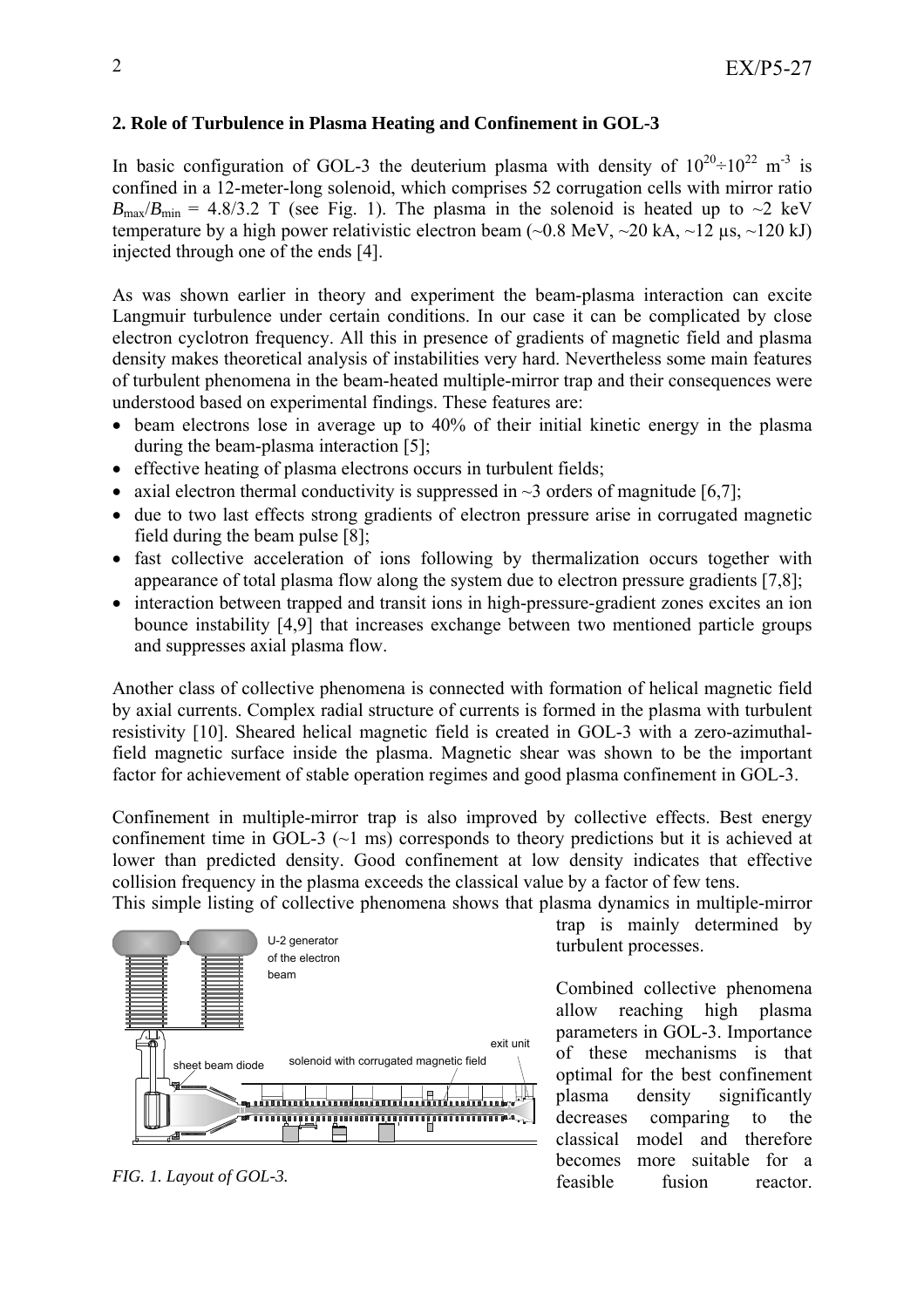Conceptual reactor which includes collective effects can have sufficient advantages over the classical model. It can be stationary, operate at beta less than unity, and have more compact dimensions.

#### **3. Strong Corrugation Regime at GOL-3**

Usually GOL-3 operates with mirror ratio of the corrugated magnetic field equal to  $R = 1.5$ . At the same time the physical understanding of plasma confinement in a multimirror system will benefit if other than standard configurations of the magnetic field will be studied. Classical theory of plasma confinement in a multimirror trap predicts that particle confinement time should be proportional to a square of mirror ratio *R* at other parameters being equal. New experimental data is required for a margin of plasma stability in the modified system. In reality any change of the magnetic field profile in the experiment leads to related changes of some other important parameters, which govern plasma heating and confinement in the trap.

A special experiment with a change in magnetic configuration of the trap was done to validate the theory predictions. A high-mirror-ratio section was formed at first 2 meters of the solenoid with 5 cells at  $B_{\text{max}}/B_{\text{min}}=6.0/2.2$  T and 44 cm length each (details are in [11]).

Oscillations of flux of D-D neutrons from near-the-end cells of the trap were found in previous experiments [4]. Period of oscillations equals to transit time of an ion through one corrugation cell. Current understanding of this effect is that the plasma motion along the corrugated magnetic field due to axial pressure gradient leads to electrostatic instability of bounce oscillations of slightly trapped ions [9]. Excitation of these oscillations leads to efficient exchange between populations of locally trapped and transit ions, therefore the axial plasma confinement in the multimirror system (which relies on a relatively short free path length for ions) improves.

Experiments have shown that transport of the electron beam through the plasma is stable. Collective plasma heating to sub-fusion temperatures and emission of neutrons from D-D



*FIG. 2. Oscillations of local neutron flux. Cases A and B correspond to standard and strong corrugation, respectively. Top: magnetic field near the detector, arrows indicate the transit distance for oscillating ions. Bottom: fragments of waveforms of the local detector.* 

reactions is observed. At the same time, the absolute values of energy content and confinement time of the plasma were less, than in optimum modes at regular corrugation of the magnetic field. Such decrease of parameters may be explained by non-optimal conditions of experiment, in particular increasing of transverse energy losses from the plasma.

The important physical result from the experiments with strong corrugation of the magnetic field is change of the period between flashes of neutron emission in an initial part of the plasma. In full conformity with current views the frequency of bounce oscillations has decreased at the transition to strong  $corrugation - see Fig. 2.$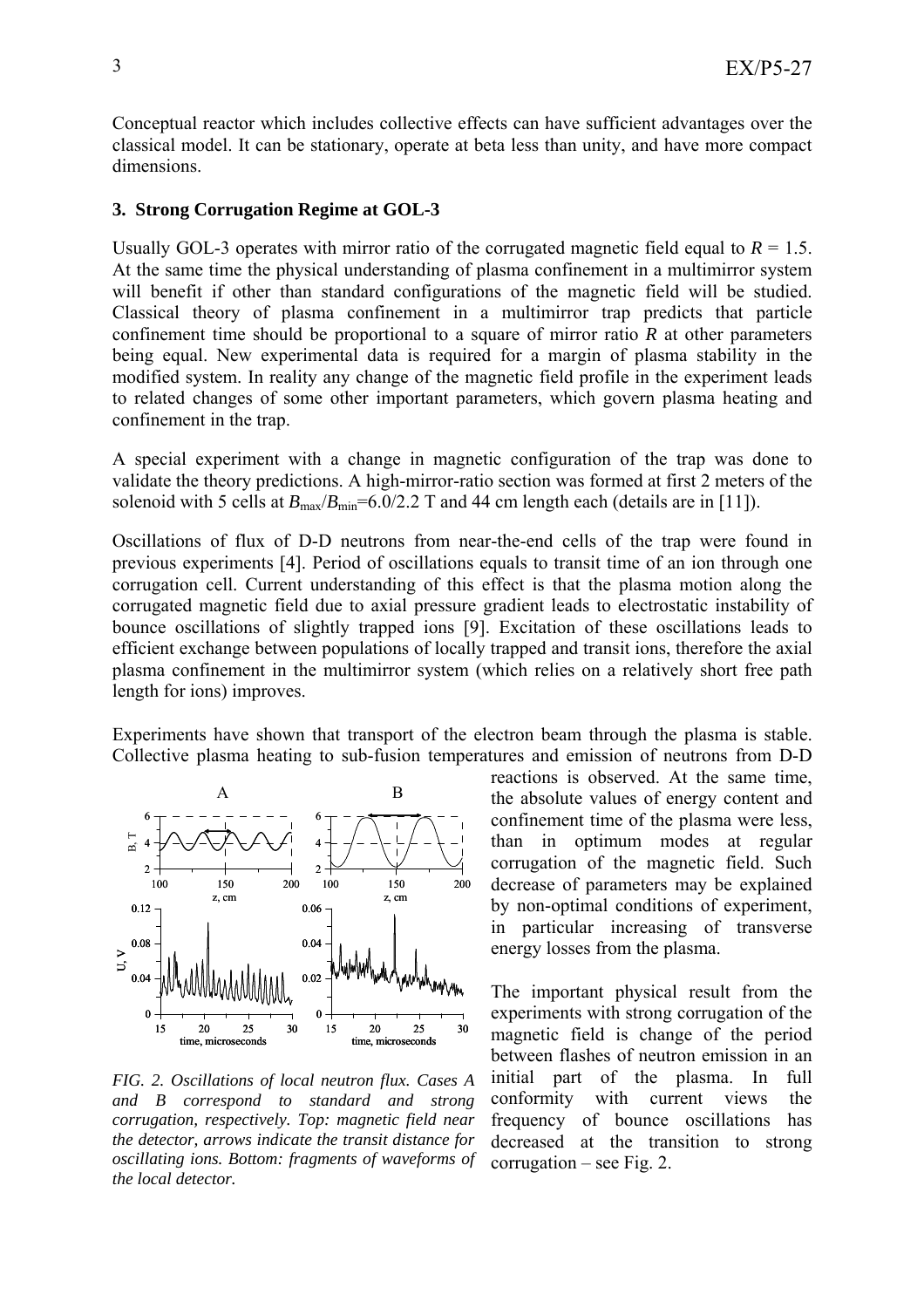### **4. Plasma Heating by Prolongated Electron Beam**

Major mechanism which enables high plasma parameters in GOL-3 is suppressed electron heat flow along the axis which is provided by small-scale Langmuir turbulence developed as a result of two-stream instability. Fusion prospects of electron-beam technology of plasma



*FIG. 3. Diode voltage and beam current before (dashed lines) and after (solid lines) prolongation of the electron beam.* 



*FIG. 4. Diamagnetism at Z = 44 cm in the same conditions for the beam of old and prolonged duration.* 



*FIG. 5. Dynamics of plasma heating in central part of plasma column. Top: diode voltage, bottom: plasma pressure at Z = 4.75 m.* 

heating in the multimirror trap depend on possibility of further increase of plasma parameters by the prolongation of the beam pulse. At more durable  $(\sim 100 \text{ }\mu\text{s})$  beam pulse of  $\sim 0.1 \div 1$  GW power one can expect the maintenance of the turbulence at the level appropriate for providing suppression of the electron heat transport. Additionaly the beam current can contribute to MHD stabilisation of plasma column [10].

As the first step in solving this task the 1.5-fold increase of duration of the high-power part of the electron beam generated by the accelerator U-2 was completed. Conditions of durable generation

in magnetically insulated diode, stable transportation and compression in the magnetic field of the high-power electron beam were found. As the result the beam pulse duration was increased from 9 to 14 µs at the expense of some decrease of the diode voltage (see Fig. 3). As the prolongation of the pulse was reached due to the increase of the diode gap the beam current decreased from 30 to 25 kA. Total energy content of the beam at the collector remains practically unchanged.

Experiments on plasma heating in GOL-3 were done under conditions described above in the Section 2. Here we will discuss the experiments with a bellshaped distribution with a density peak of  $(3-8)$  10<sup>20</sup>  $m<sup>-3</sup>$  at the middle of solenoid and three-fold density decrease to the plasma edges.

Growth of the plasma energy was measured with a set of 20 diamagnetic loops placed at different coordinates along the axis of the plasma column. In general axial distribution of the plasma pressure is similar to that with the beam of shorter duration. Shape of individual waveform depends on several parameters, including the coordinate along the plasma column.Figure 4 shows diamagnetic signals from a loop placed in the input part of the plasma at  $Z = 44$  cm. Two shown cases differ in the beam duration only. Growth of the plasma pressure occurs during the high-power part of the beam pulse, and then the plasma cooling is observed despite the continuing beam injection. As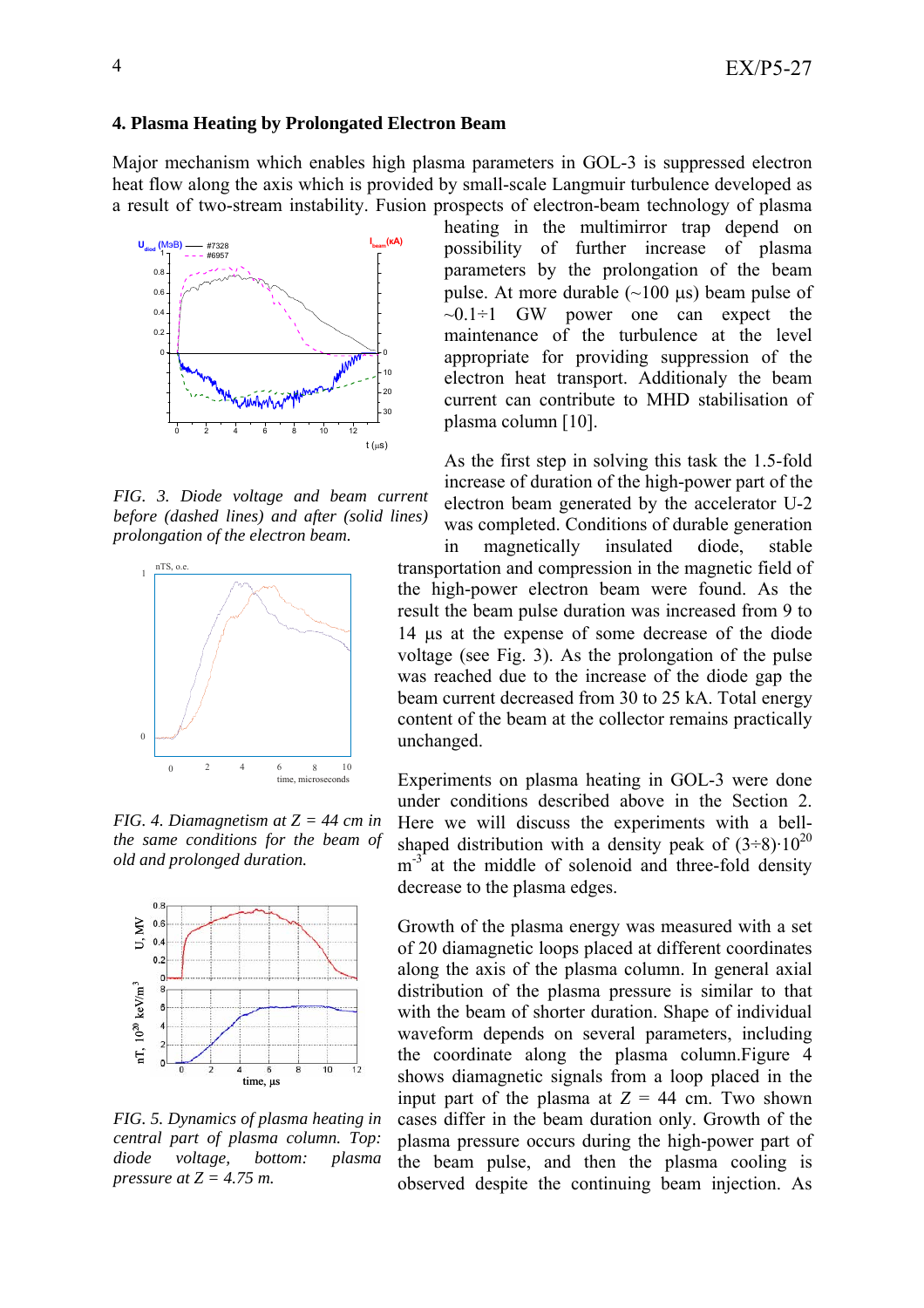was already mentioned, the main mechanism of the plasma cooling here is axial heat loss by electron thermal conductivity which is turbulently suppressed during the heating phase. When the beam power is insufficient for keeping the plasma turbulence at a high level, the suppression of axial heat loss decreases and fast cooling of plasma electrons occurs. Important feature of waveforms presented in Fig. 4 is extended duration of the plasma heating phase with the new beam. This means that such beam provides improved plasma heating even at lower average power without a degradation of peak plasma parameters.

Fast plasma cooling at the second half of the beam injection is observed in the edge parts of the plasma column only. Near the plasma midplane the energy and particle confinement are better. Typical diamagnetic signal from the central part of the plasma is shown in Fig. 5. Unlike Fig. 4, decreased heating efficiency stays high enough to keep the pressure at almost constant level up to the end of the beam injection.

Dynamics of diamagnetic signals and data from several other diagnostics indicate the possibility of substantional change of the beam-plasma interaction at approximately the peak power of the electron beam. Such change should result in the change of electron distribution function. Usually the electron distribution function is non-Maxwellian with large high-energy tails in the experiments with good efficiency of electron beam relaxation in the plasma.

Features of electron distribution function were studied with a Thomson scattering system positioned at  $Z = 415$  cm. This system consists of a *Nd*-glass laser (1.058  $\mu$ m, 30 J, 15 ns) and two registration systems for 90° and 8° scattering angles, which enable measurements within the energy range up to 20 keV [12]. Spectra of scattered light measured with 90<sup>°</sup>subsystem are shown in Fig. 6 for several shots and two moments of time. The upper (energy) scale is obtained using the simple relation

$$
\Delta \lambda \approx \lambda_0 \sin(\theta/2)(2E/mc^2)^{1/2},
$$

where  $\theta = 90^{\circ}$  is the scattering angle. The distribution of plasma electrons is non-Maxwellian and anisotropic. A distinguishable excess of electrons with dominated longitudinal velocities



*FIG. 6. Scattering spectra for 4÷5 (top) and 9÷10 µs after the beam start by 90° Thomson scattering.* 

over electrons with dominated transversal velocities in the range of *E*   $\sim$  1 keV is clearly seen from the small angle Thomson scattering spectrum. High-energy tails and lower bulk temperature are more evident at the second part of the beam pulse in Fig. 6. We should note that interpretation of scattered spectra is model-dependent. During the period from 2 till 6 µs the difference in energies of "bulk" and "tail" components is not large, the distribution functions appear similar. Then, in the second half of the beam pulse, non-Maxwellian nature of the distribution function becomes more emphasized. Change in the electron distribution function occurs approximately at maximum plasma pressure mainly due to loss of a group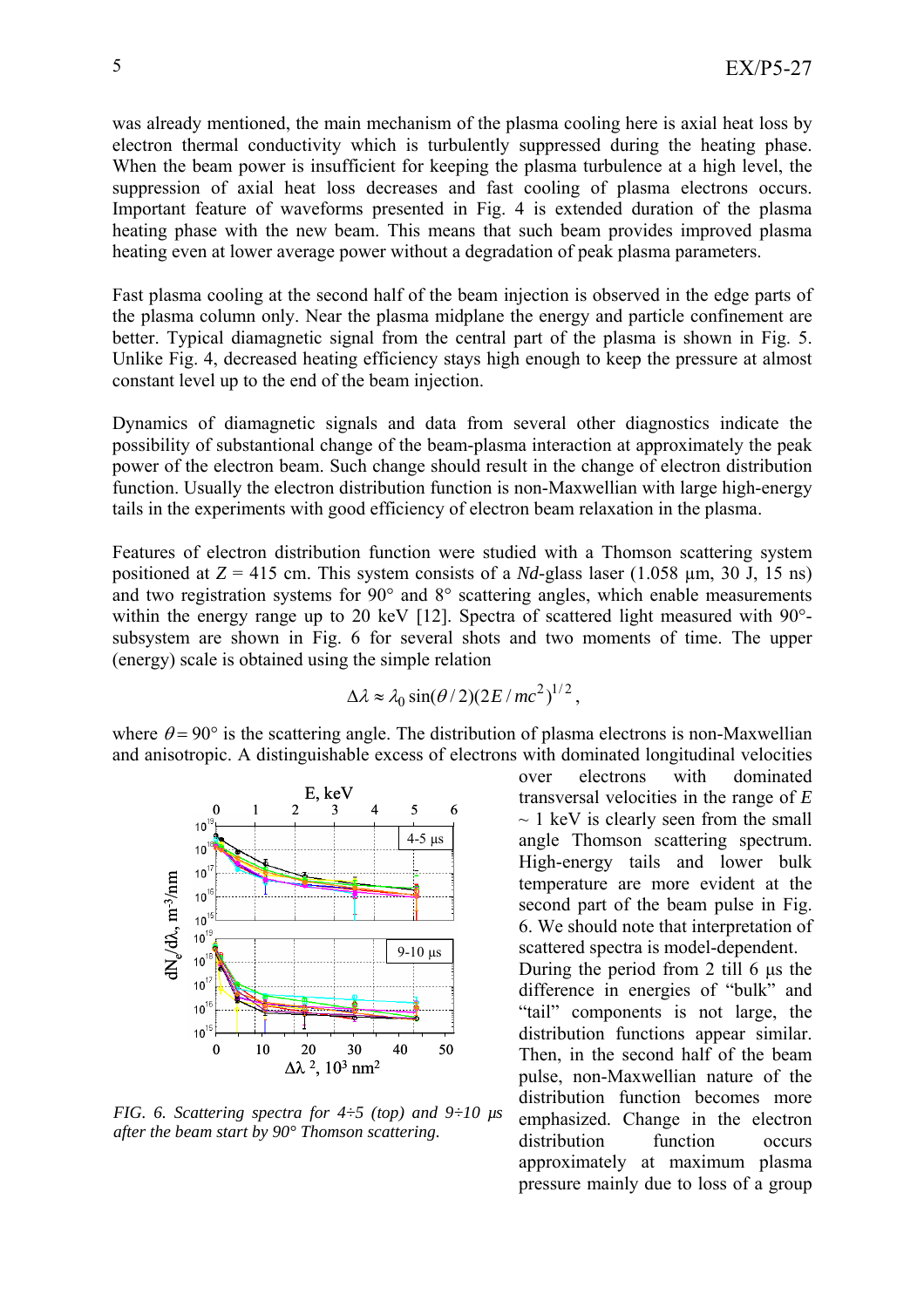of 1-3 keV electrons from the trap. Change of shape of electron distribution function may indicate that during the second part of the beam a level of the beam-induced microturbulence is not high enough to provide further plasma heating, but the anomalous scattering of electrons into the loss cone still exists for at least mentioned group of particles. Details of dynamics of electron distribution function are discussed in [13].



*and accelerating voltage.* 

mirror fusion reactor requires the development of new tools and techniques purposed for heating and maintenance of plasma stability. First of all, duration of the electron beam pulse must be increased at least by an order of magnitude in comparison with that currently existing, with the retention of high current density and high brightness of the beam. The use of electron emitter based on controllable gas-discharge plasma seems a promising solution of the problem. Accordingly, development of a suitable technology of generation of electron beams in devices with a plasma cathode is required. The aim

Advance towards the creation of multiple-

of the work is the development of an electron beam source with a pulse length in a range of 100  $\mu$ s, accelerating voltage ~150 kV, current density of 1–2 kA/cm<sup>2</sup> and ~100 kJ beam energy content.

A special test bench was created for checking the concept of plasma electron emitter on the basis of high-current arc discharge and for the analysis of the technology of long-pulse electron beam generation. The stand comprises the electron beam source itself and the appropriate power-supply systems, vacuum system, etc. The value of the magnetic field is up to 0.1 T at the beam extraction region, then it rises along the beam transport line and reaches its maximum up to 2 T at a distance ~30 cm from the beam source.

The first experiments demonstrated that the arc plasma emitter can provide electron emission current density  $\sim 100$  A/cm<sup>2</sup> in axial magnetic field  $\sim 0.1$  T with the beam pulse duration at submillisecond range [14]. The mean electric field strength in the accelerating gap exceeded 100 kV/cm. Typical waveforms of the beam are shown in Fig. 7. Beam pulse duration and maximum current in these experiments were limited by the capabilities of the utilized powersupply systems only. The accelerated beam was transported without current loss in increasing magnetic field and maximal beam current density in the magnetic mirror up to  $\sim 0.5$  kA/cm<sup>2</sup> was achieved in first experiments.

The results of the test experiments seem encouraging for developing the beam source with the higher parameters. New electron beam source with 150 kV voltage and beam current of up to 1 kA is currently designed for GOL-3.

# **5. New Approach to Long-Pulse Electron Beam for Plasma Heating**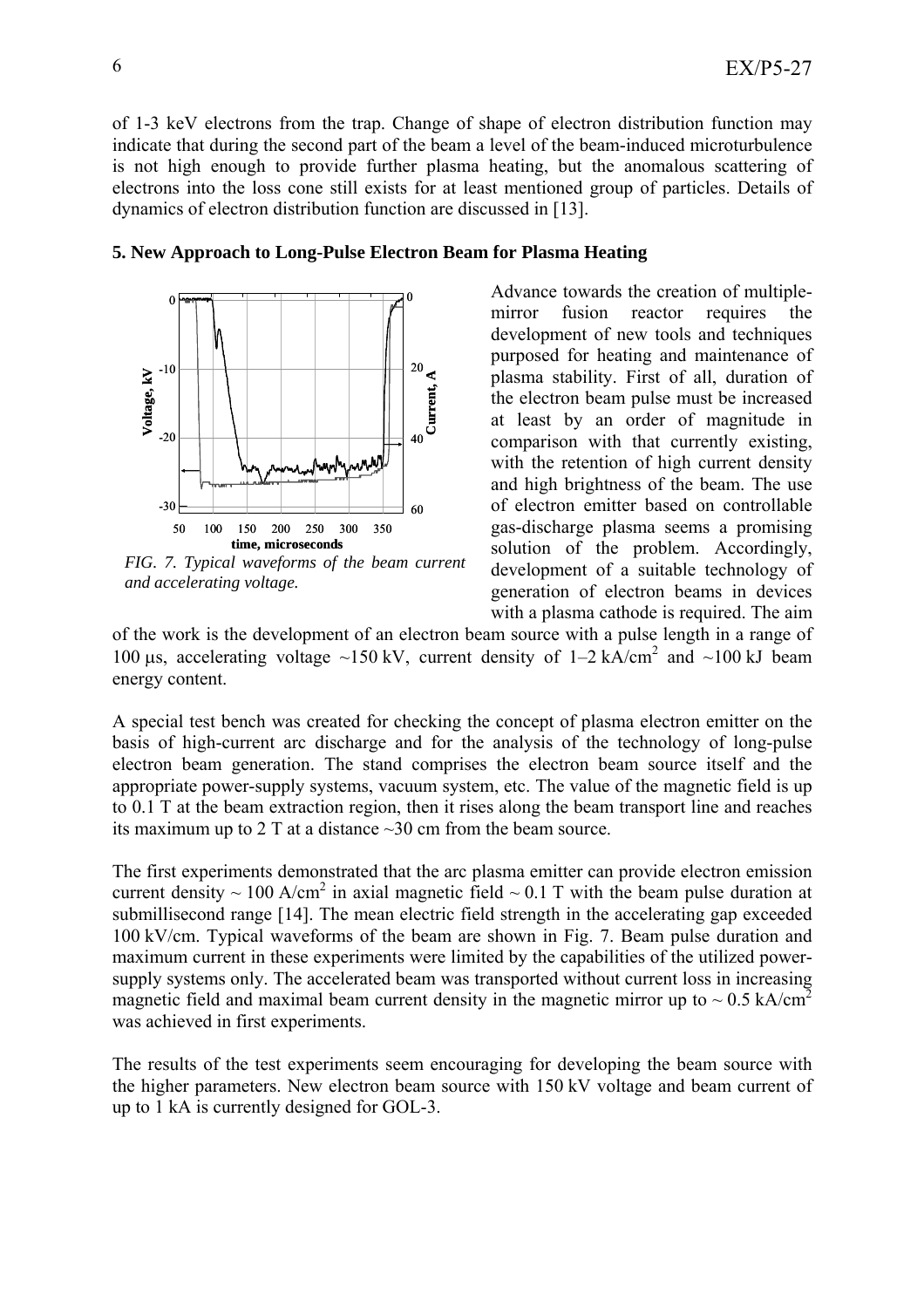

*FIG. 8. Neutral beam attenuation by GOL-3 plasma, central collector of the profilometer: (a) NBI in vacuum, (b) NBI into plasma. t = 0 corresponds to the moment of electron beam injection.* 

## **6. First Experiments with NBI at GOL-3**

A next step in the development of multimirror systems should provide significantly longer plasma lifetime. This requires development of new techniques of plasma heating in addition to existing highpower relativistic electron beam. Neutral beam injection is considered to be effective for auxiliary plasma heating in GOL-3. Special interest is in joint use of long-pulse electron beam for heat conductivity suppression and high-power neutral beam injection (NBI) for creation of population of fast ions in plasma.

High density, short lifetime, small plasma radius and high gas pressure near the wall are the challenges which complicate NBI use in

GOL-3. First experiments with neutral beam injection were directed to adaptation of the technique for use in the conditions of GOL-3 and to study of fast ion confinement in turbulent plasma of multiple-mirror trap. Neutral beam injector based on START-2 design was mounted in the central part of the solenoid for normal injection. At first experiments the energy of accelerated atoms was 15÷18 keV, power was 0.45÷0.55 MW, and pulse duration was 0.8 ms. Beam passage across the plasma column was monitored by a current profilometer. This permits us to study radial distribution of the plasma density by attenuation of the neutral beam.

The feature of GOL-3 is high enough concentration ( $\approx 10^{21}$  m<sup>-3</sup>) of gas puffing. This results in additional losses of injected neutrals in transport line. In order to reduce such losses GOL-3 was put into a special operation mode, with the plasma and the gas densities in the vicinity of atomic injector decreased to  $10^{20}$  m<sup>-3</sup> while near needle valves it reached  $1.8 \times 10^{21}$  m<sup>-3</sup>.

The experience of neutral beam injection is successful in general. The rate of beam atoms, trapped into the plasma, reached 84%. Beam loss due to ionization of neutrals in the gas on the way to plasma column is below 20%. In the future we plan to increase NB power and additional geometric focusing of the beam.

### **7. Summary**

Collective effects play important and positive role for a plasma confinement in a multi-mirror trap with a plasma heated by a high power relativistic electron beam. These effects lead to such consequences as effective beam relaxation in the plasma due to two-stream instability, strong suppression of axial electron heat flux due to enhanced particle scattering on beamexcited turbulence, effect of fast energy transfer from electrons to ions due to non-uniform collective acceleration of ions under electron pressure, excitation of density fluctuations in the mirror cells by axial plasma flow causing enhanced scattering of transiting ions which slows down plasma flow, MHD stabilization by a turbulence-shaped magnetic shear.